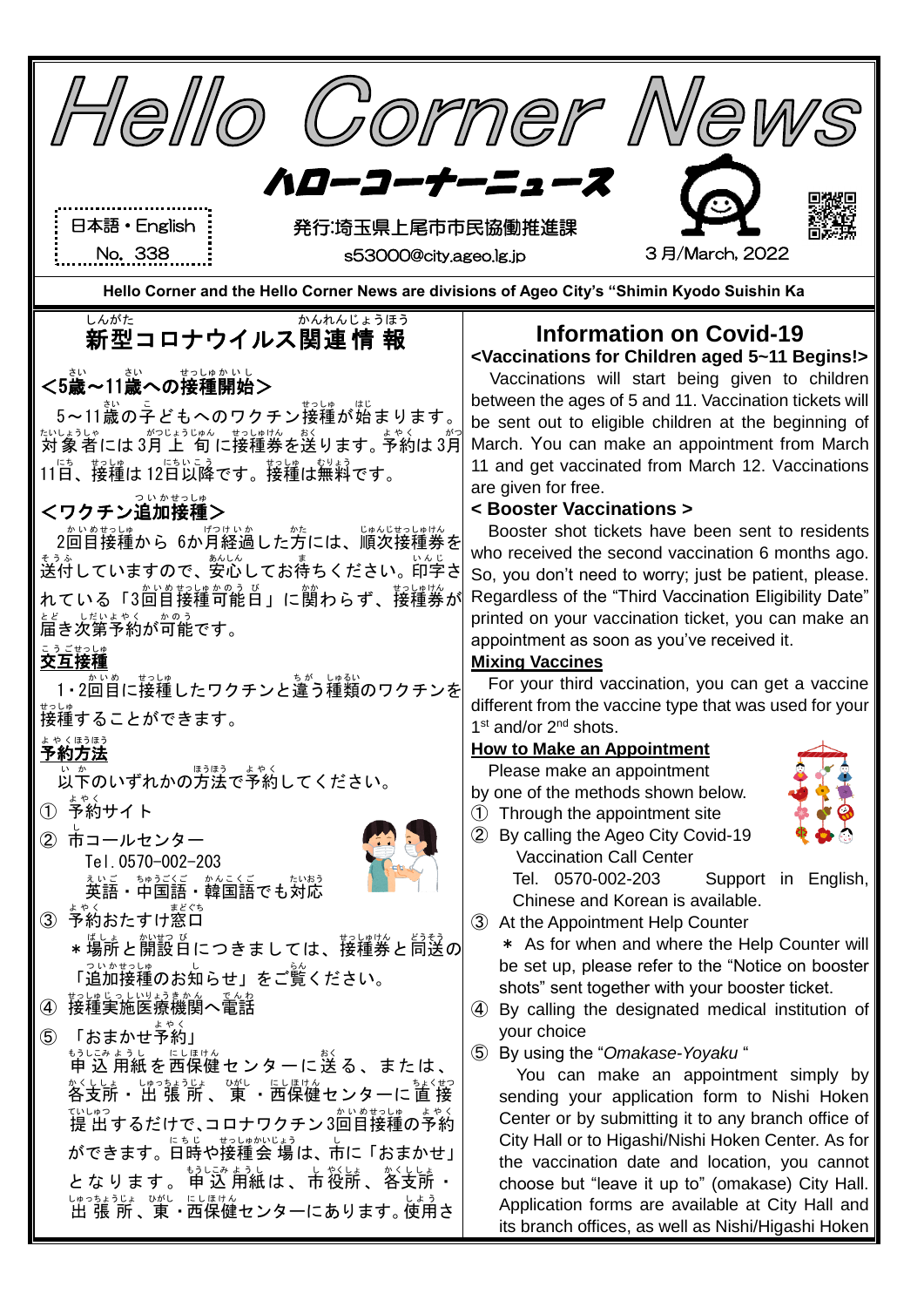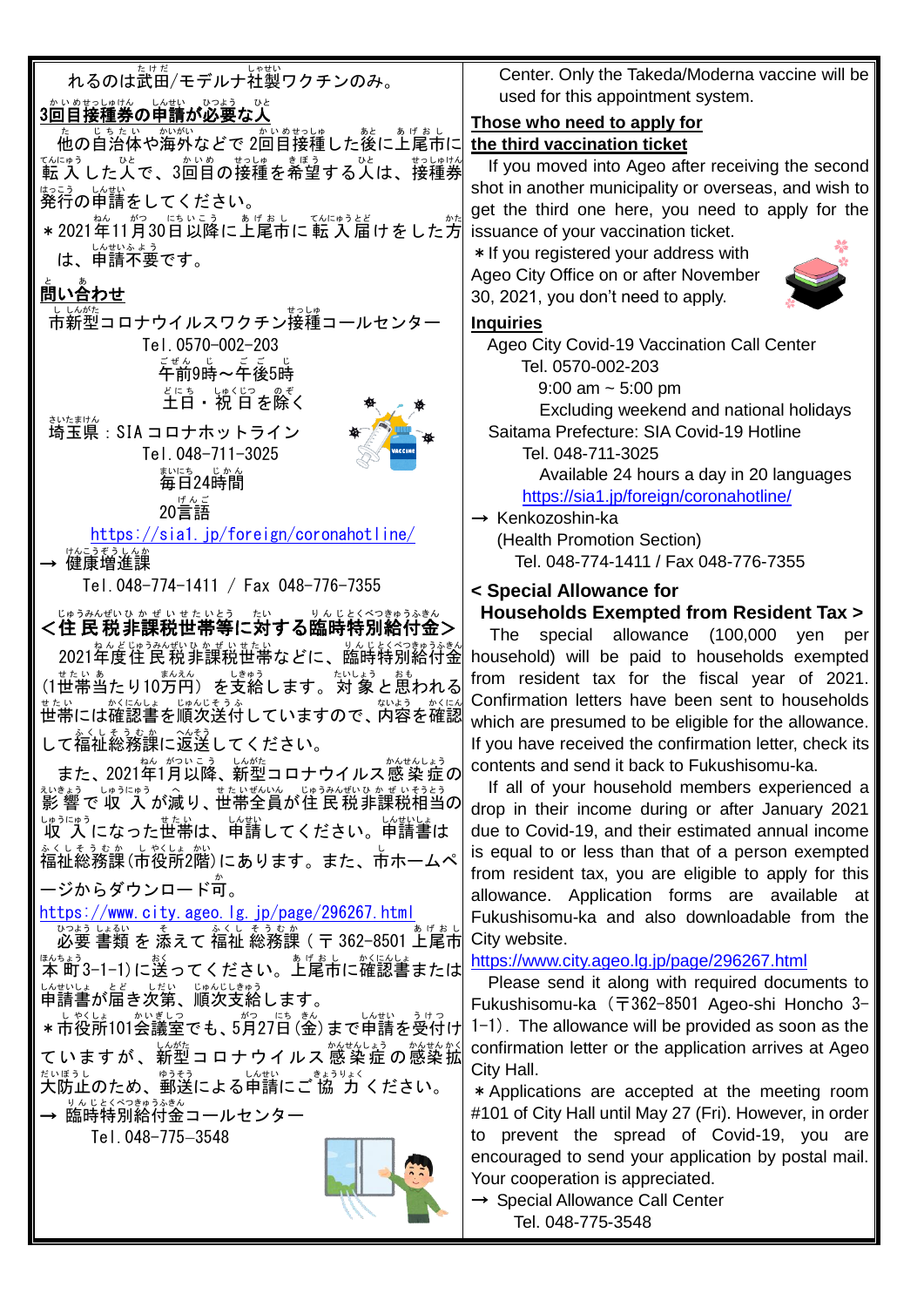# <sub>版です。</sub><br>原付・バイク・軽自動車の廃車手続き

サトヒどうヒャ゙ルい ホッシュヒ がのかた じょう している 」。。。<br>所有者にかかります。他人にあげたり、解体したり、盜 まれたりして、<sup>『んどうきつきじてんしゃ</sup><br>まれたりして、原動機付自転車・バイク・軽自動車をす でに所有していない場合は、正しい手続きをしていない と課税の対象になります。所有者が死亡または市外に てんぱっていまい。<br>転 出する場合も、廃車などの手続きが必要です。4月1 日 たち (金 きん )までに手続き てつづ をしてください。

てんにゅう<br>転 入した人で上尾市のナンバー プレートに変更していない<sup>脱っき</sup> (125cc以下)の所有者は、市民税課で



ナンバープレート交換 こうかん の手続き てつづ をしてください。

\* 125cc を超えるバイクについては埼玉運輸支局(Tel. 050−5540−2026)、軽自動車 (三・ 四輪) は軽自動車検査 まぅかいホルなましょ。<br>協 会 埼玉事務所 (Tel. 050−3816−3110) へ問い合わせて ください。

→ 市民税課(市役所2階)

Tel.048-775-5130 / Fax 048-775-9846

#### 国民 健康 保険 こくみん けんこう ほ け ん

ご秘比記張はん が<u>はう、だがい。とど、で、じどうてき</u><br>国民健康保険への加入・脱退の届け出は自動的には  $\hat{r}_{\alpha}^{z,z}$ われません。住所:氏名・世帯主が変わった、また、 しゅうしょく たいしょく<br>「就 職・退 職 したなどの異動があったときは、14日以内 に必ず 届け出てください。届け出には、異動の事実が 確認 かくにん できる証明書 しょうめいしょ などが必要 ひつよう です。

→ 保険年金課(市役所1階) Tel.048-782-6471 Fax 048-775-9827



### こども医療 いりょうひ

こ<br>子どもが医療機関を受診したときに支払う医療費を <sub>じょせい</sub><br>助成します。この助成を受けるには登録が必要です。 ホ、ヒょぅ、はおしょう。 (\*^ニうほけん | ゕ゙゙゚゚゚゠ぅゔ<br>対 象 : 市内に住 所があり、健康保険に加入している 中学校 ちゅうがっこう 修 了 前 しゅうりょうまえ (15歳 さい に達する た っ 日 ひ 以降 いこう の最初 さいしょ の 3 月31日まで) の子ども じょせいく、ほけんちょうざいひゃく こうたんぶん しょせいがく はじんしゅりょう しょうしゅう こうたんぶん もうに。<br>申込み : 子どもの健康保険証、保護者(生計中心者)の 名義 めいぎ の口座 こうざ の通 帳 つうちょう 、被 ひ 保険者 ほけんしゃ のマイナンバー <u>カード(またはマイナンバー通知カード)、被</u> <sub>ほけんしゃ ほんにんかくにん</sub><br>保険者の本人確認できる物(在 留カードなど)│ を、子ども支援課または各支所・出 張 所へ。

# **Procedures for**

**discarding motorbikes and light cars** Light Car Tax is imposed on those who are registered as owners of cars and/or motorbikes as of April 1. Please note: the tax will be imposed, unless the proper procedures have been taken, even if the vehicle is no longer in the registered owner's possession because it has been given away, scrapped or stolen. Also, if the owner has passed away or has moved out of Ageo, procedures for discarding need to be done as well. Please complete procedures by April 1 (Fri).

If you have moved into Ageo but have not changed to a license plate issued by Ageo City for your motorbike (125 cc or less), please come to Shiminzei-ka to have a new license plate issued.

\* Please contact the Saitama Transport Branch Office (Tel. 050-5540-2026) for motorbikes over 125 cc, and the Light Car Inspection Association's Saitama Office (Tel. 050-3816-3110) for light cars (three and four-wheel cars).

 $\rightarrow$  Shiminzei-ka (2F of City Hall) (Municipal Tax Section) Tel. 048-775-5130 Fax 048-775-9846



### **National Health Insurance**

Notification of enrollment in or withdrawal from the National Health Insurance System cannot be done automatically. You must notify Ageo City within 14 days of any of the following changes: address change; family name and/or head of household change; employment change (starting a new job or quitting a job). Documents certifying the changes are required for notification.

 $\rightarrow$  Hoken-nenkin-ka (1F of City Hall) (Health Insurance and Pension Section) Tel. 048-782-6471 / Fax 048-775-9827

## **Medical Expenses for Children**

Ageo City provides subsidies for medical expenses incurred at medical institutions when children see a doctor. To receive this subsidy, you need to register your children with the City Office.

- For: Children who are registered in Ageo and are covered by the health insurance system, and who have not completed junior high school (until the first March 31 after turning 15 years old).
- Amount of Subsidies: A portion of expenses of medical treatment and/or prescription drug covered by the health insurance system that you're required to pay

Application: Please bring the following to Kodomoshien-ka or City's branch office: the Health